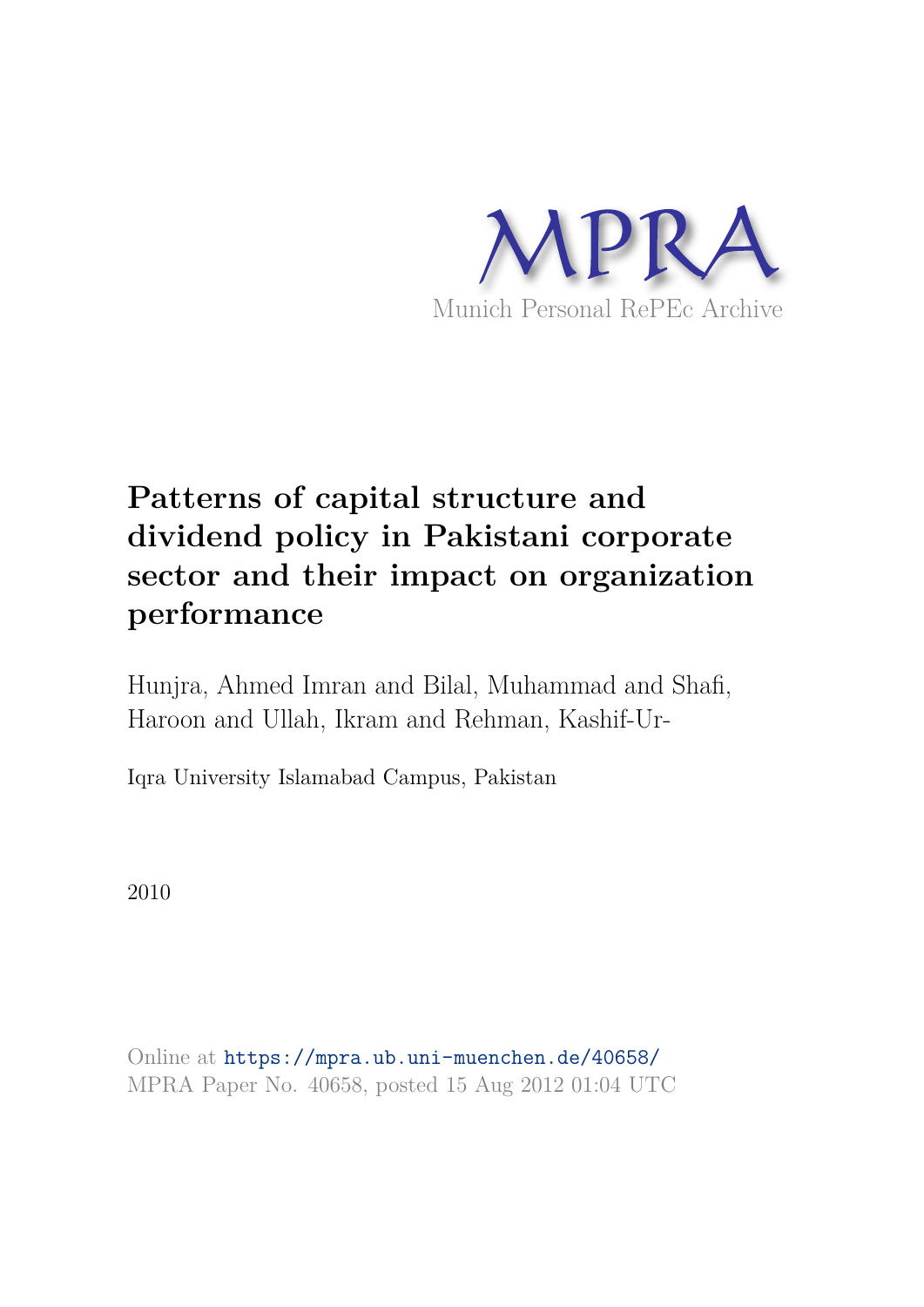Full Length Research Paper

## **Patterns of capital structure and dividend policy in Pakistani corporate sector and their impact on organization performance**

**Ahmed Imran Hunjra\*, Muhammad Bilal, Haroon Shafi, Ikram Ullah and Kashif-Ur-Rehman** 

Iqra University Islamabad, Pakistan.

Accepted 5 August, 2011

**The purpose of this study is to determine the patterns of capital structure decisions and dividend policy as well as their level of application in Pakistani corporate sector and also to check the impact of capital structure and dividend policy on organization performance. A total of ninety one questionnaires were distributed in different companies but seventy three filled were received and sixty one were processed for the analysis. The potential respondents were finance executives and financial analysts of the companies. The study concludes that capital structure decisions are being properly practiced while dividend policy is a major concern in most of the organizations. It is also concluded that there is a significant and positive relationship between capital structure decision, dividend policy and organization performance.** 

**Key words:** Capital structure decisions, dividend policy, organization performance corporate sector, finance executives, analysts.

## **INTRODUCTION**

Corporate sector plays a pivotal role to make up of the economic outlook. The corporate sector is responsible for the production of goods and services, takes into account the labor and makes investment decisions that enhance the productive capacity of the economy. Financing strategies and investment moves by the firm result in the performance of corporate. The reward to executives (or punishment) for their work, is not necessarily written in company policy, but refers to be an important corporate culture's components. In the last decade, the concept of corporate culture has attracted increasing interest among business writers (Monique, 1992). The crises that took place in 1997 are the result of very poor corporate sector stated by Lindgren et al. (1999).

Financial literature suggests that capital structure impacts the economic system of the company (Myers and Majulf, 1984). Harvey et al. (2004) described that, debt is mostly used by firms where managerial agency costs are high. Faulkender and Petersen (2006) declared that firms

with access to the public bond market have higher leverage compared to those that only have access to bank lending. Capital structure decision is influenced by the economic condition of the country (Rajan and Zingale, 1995; Yong et al., 2008), and debt ratio of the organization is the function of rate of economic growth and capital market development. The value of dividend decision was found critical primarily by Miller and Modigliani (1961). They believed that the markets without capital market imperfections like transaction costs and taxes, dividend policy can bring no changes to the value of the firm. This has given rise to continuous discussions on the dividend policy and the firm value (Black, 1976). Two arguments have been proposed to explain why firms pay dividends. The first argument, initiated by Bhattacharya (1979), affirmed that dividends perform a signaling role. The second argument defended by Easterbrook (1984) claimed that dividend policy helps to mitigate the agency cost of free cash flows. Studies provide foundations for arguments related to asymmetric flow of information between shareholders and managers (Bhattacharya, 1979; John and Williams, 1985; Miller and Rock, 1985). In this scenario, the management should signal positive, firm specific, private information to its

<sup>\*</sup>Corresponding author. E-mail: ahmedhunjra@gmail.com. Tel: 0092-0345-7162527.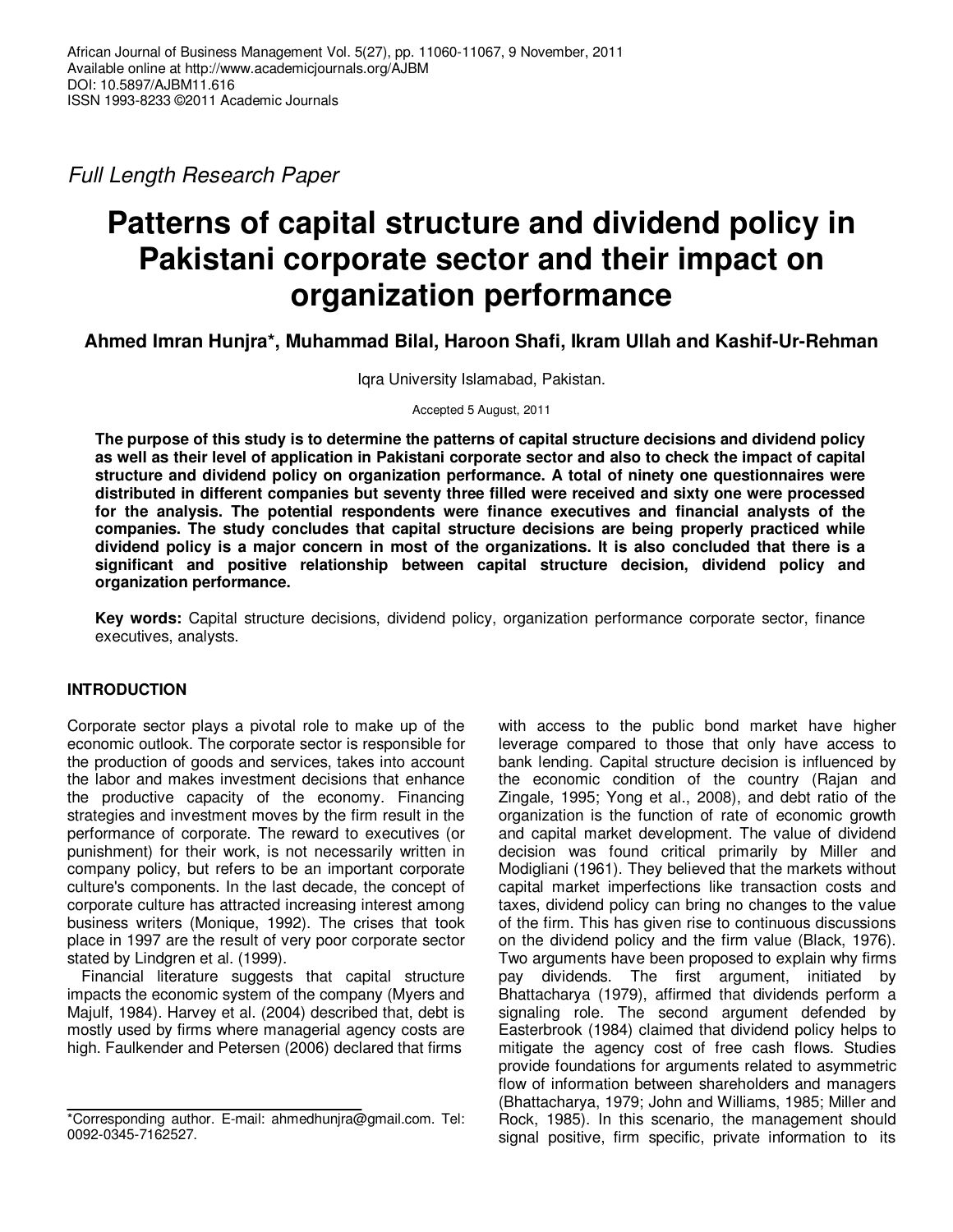stockholders. Negative information should be withheld until certain financial constraints force the disclosure of this information. Studies find that for over investing firms dividend policy gives more forecast, regarding information, than the firms maximizing their value (Koch and Shenoy, 1999). Study conducted by Anderson (2009) indicated the separation of dividend signal from the earnings signal. The focal point of these series of studies is the assumption that changes in dividend policy may or may not have a significant effect on company's market value. The application of pattern of financial management practices and their role in the development of corporate sector has already been discussed in literature but most of these studies are focusing on developed countries. Further, McCaffery et al. (1997) have reviewed the application of these practices in UK retailing sector. Financial management discloses that working capital management is unavoidable for corporate growth and survival (Pandey, 2006). However, in Pakistan there is no such evidence is available and the present study is the pioneer in this field and explores the patterns of capital structure and dividend policies in Pakistani corporate sector. Since these practices are very useful for organizational performance and their applications are invaluable, therefore, needs to be investigated. Pakistani corporate sector has grown over the period of time through the courtesy of privatization and liberalization, yet capital structure and dividend policies are not properly implemented. There is decline in the performance of manufacturing sector in the last part of this decade as compared to initial years where the growth was satisfactory (Government of Pakistan, 2008-2009). The extent to which Pakistani corporate sector is following these practices needs to be investigated, especially in the period where economic indicators are declining after steady growth in last decade. The purpose of this study is to examine the patterns and level of application of capital structure decisions and dividend policy in Pakistani corporate sector. Further, this study determines the relationship between organization performance and capital structure and dividend policy and to suggest measures to improve the level of application of these practices in Pakistani corporate sector.

#### **Research theory and model**

Financial literature supports that the companies which are financially well managed are operationally efficient. Some evidence suggested that some very large corporations, strictly as a matter of public policy, avoided aggressive international fund management because it might possibly disturb the international payment situation of their host countries. There were various propositions on financial leverage which was the extent of the use of debt in capital structure; Pandey (1999) identified two extreme views of financial leverage: the net income and net operating income approaches. The net operating

income was in line with propositions of Modigliani and Miller (1958), refers to as the irrelevancy theory of capital structure which is also supported by many scholars (Ben-Zion, 1971; Baron, 1974; Schneller, 1980). Corporate investment, dividend, compensation and financial policies interconnected and debt and equity substituted governance structures rather than just financial structures. A firm with higher asset would find debt financing very costly. The board of directors not only supervised the management team, but also as a way by which to cut down the cost of capital for projects that involved limited redeployed ability (Williamson, 1988). Safieddine and Titman (1999) found a positive relationship between increasing leverage and long term performance. Analysis of U.S. industries by Brigham and Ehrhardt (2001) revealed that wide variations in capital structure existed among industries and among individual firms within those industries. Niazi et al. (2011) have conducted research on two financial management practices (i.e. working capital policy and performance assessment financial ratios) of Pakistani corporate sector and found the significant relationship among capital structure and organizational performance. The better performance leads to quality gave rise to an immense challenge for corporations.The development of capital market also influenced capital structure (Booth et al., 2001). On the other hand, Jandik and Makhija (2005) found that, target leverage increases following withdrawn takeover bids and do not necessarily improve the target's subsequent long term performance unless the type of debt and its structure are also considered. Booth et al. (2001) examined capital structure in 10 developing countries. Their findings indicated that, overall, capital structure choices in developing countries were affected by the same variables as in developed countries. Agarwal and Mohtadi (2004) focused on the impact of financial sector size and structure of debt-equity ratios in 21 developing countries. However, in all these cases, only listed firms were covered. The aim of several studies has been to understand capital structure decisions in the light of firm specific features, industry affiliation, and institutional environments. Return on assets (ROA), non-debt tax shields, ownership, tangibility, size, and growth opportunities affect capital structure. Various studies suggested that financing obstacles faced by enterprises translated into slower growth (Beck and Demirgu-C-Kunt, 2006). Frank and Goyal (2008) suggested that, firms maximize their value when the benefits from debt (tax shield, the disciplinary role of debt, and the fact that debt suffers less than outside equity from informational costs) equal the marginal cost of the debt (bankruptcy costs, agency costs between shareholders and bondholders, lack of financial flexibility). Hunjra et al. (2011) have done research on the application of finance techniques in Pakistani corporate sector and found that the finance executives are well aware about finance techniques but these techniques are not being implemented properly in Pakistani corporate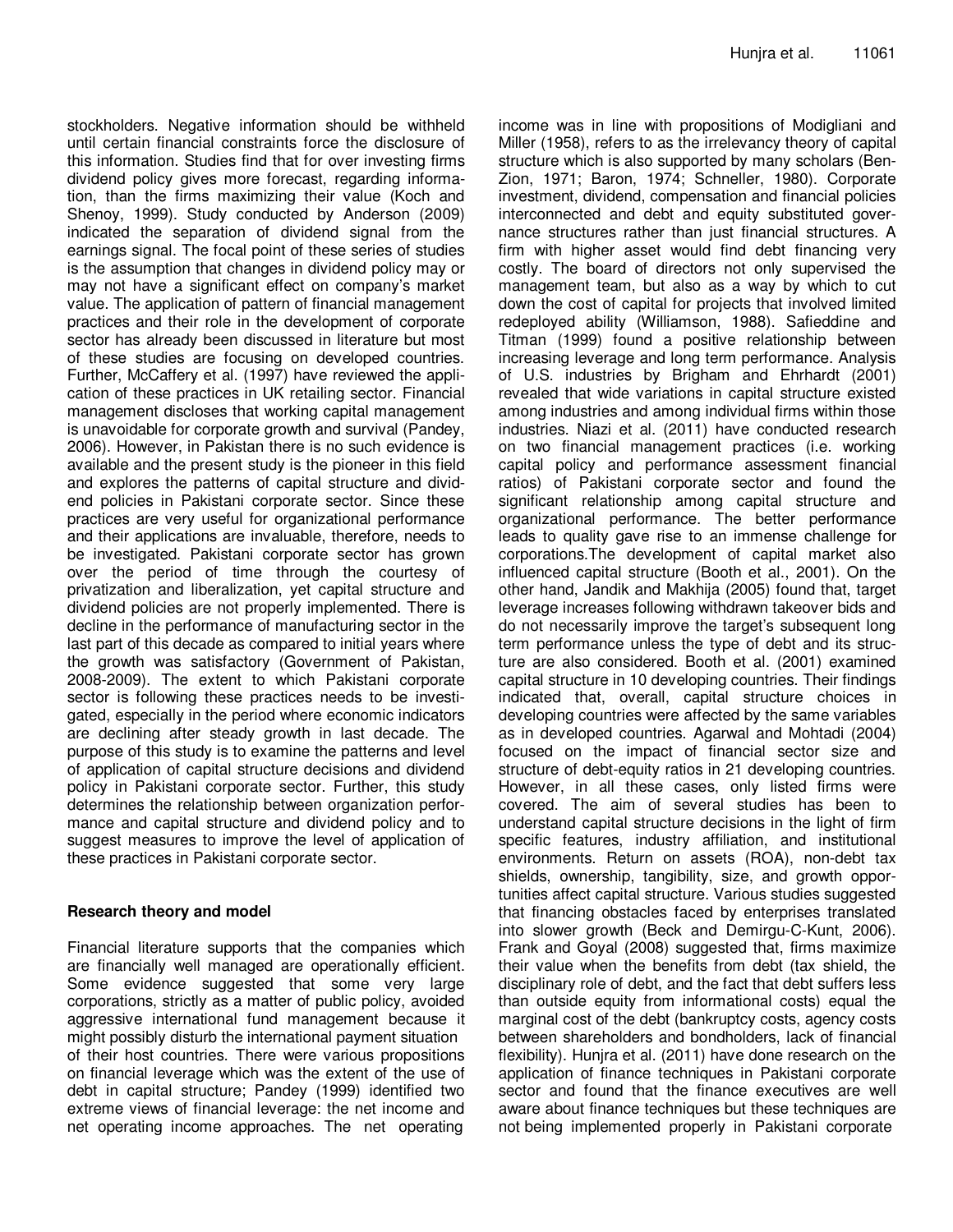sector. Bhattacharya (1979), John and Williams (1985), and Miller and Rock (1985) developed theoretical models in which managers have better knowledge about the firm's future cash flows than outside investors. Butt et al. (2010) conducted a research to determine the relationship between financial management practices and organization performance and proved that there is significant and positive relationship between organization performance and financial management practices and financial management practices play an important role in growth of corporate sector. Asquith and Mullins (1983) and Michaely et al. (1995) found positive and significant abnormal returns associated with the announcement of dividend increases. Healy and Palepu (1988) documented that announcements of dividend omissions are associated with significantly negative returns. Denis et al. (1994) and Yoon and Starks (1995) reported that analysts increase their earnings forecasts following dividend increase announcements. The relationship between the reaction of stock price and the direction of change in dividend is explained by Jensen's (1986) hypothesis of free overinvestment/cash flow (FCF). It further argued that in order to invest in projects of negative NPV managers tend to hold cash for the maximization of their own utility. Further, dividend decision should also consider the dividend yield (Bajaj and Vijh, 1990). Without the pressure to make regular payments to investors, managers are prone to divert corporate resources. Dividend policy and capital structure are important for the growth of organizations (Butt et al., 2010). Dividend changes were examined by the use of dividend omissions and initiations complementation (Denis et al., 1994; Yoon and Starks, 1995). Aharony and Swary (1980), Asquith and Mullins (1983) and others document a positive market reaction to dividend increase announcements. On the other hand, Watts (1973) and Benartzi et al. (1997) found that, firm performance does not improve following dividend increases. Fukuda (2000) documented a negative change in firm performance although there appears to be a positive stock price reaction to the announcement of a dividend increase. In Kato et al. (2002), dividend changes are positively, but insignificantly, related to future earnings growth. When information asymmetries exist between managers and investors, dividend policy can play a signaling role. Studies conducted on Japanese firms fail to provide evidence of a positive relationship between future earnings and dividend changes (Kato et al., 2002). The following theoretical framework has been developed on the basis of evidence available in above mentioned literature. The dependent variable is organization performance and two independent variables are capital structure decision and dividend policy. The conceptual model is shown in Figure 1.

## **Hypotheses statements**

To test the relationship between organization

performance and capital structure decision and dividend policies, the following hypotheses have been developed:

 $H_1$ : Dividend policy has a significant impact on Organization Performance

H<sub>2</sub>: Capital Structure Decision has a significant impact on Organization Performance

#### **RESEARCH METHODOLOGY**

#### **Sample**

In this study, non-probability purposive sampling was used. Companies related to ten leading sectors (banking, telecommunication, oil and gas, cement, insurance, sugar, oil and ghee, automobiles, textile and fertilizer) of the economy were the population of this study. The companies in each sector were selected on the basis of listing at Karachi stock exchange, profitability and consistent dividend payments. The potential respondents were the finance executives and financial analysts of the companies. A total of 91 questionnaires were distributed to different companies of selected areas and 73 filled questionnaires were collected and 61 properly filled questionnaires were processed in this study. Thus, a response rate of 80% was achieved in this study.

#### **Instrument and measures**

The questionnaire comprised of two sections, the first section contains the general information about the company and respondents including company name, industry, years in business, respondent name, contact number, company revenue/sales and capital expenditure for the period 2008- 2009. The second section is related to questions that covered organizational performance, capital structure decision and dividend policy. In section, one nominal scale was used. The scale to measure second section of the instrument was Likert scale ranking (5-Point) where 1 is highest degree of agreement and 5 is the least degree of agreement. The statistical package social sciences program (SPSS) was used for analysis. The questionnaire was adopted from the study of McCaffery et al. (1997) and to measure the organization performance scale was taken from Jimenez and Navarro (2006).

Table 1 demonstrates the reliability of each dimension of the questionnaire. The organization performance having three items with reliability of 0.74, and the capital structure decision section has the reliability of 0.7924, whereas, the dividend policy section has reliability of 0.8416. The reliability of the overall instrument is 0.8807.

#### **Procedure**

The questionnaire was personally distributed among 91 companies in Islamabad, Rawalpindi, Lahore, Multan, Karachi, Faisalabad, Gujarat, Gujranwala and Peshawar. The concern financial personnel were identified in each company through company profile, telephone, and reference. The sample was limited to listed companies with Karachi Stock Exchange (KSE) of ten different sectors operating in Pakistan. Hence, convenient sampling method was followed. After the data was collected from the entire companies selected for the study, it was coded and entered into SPSS sheet for analysis. Dependent variable organizational performance and independent variables (capital structure decision, dividend policy) were computed using SPSS. To review the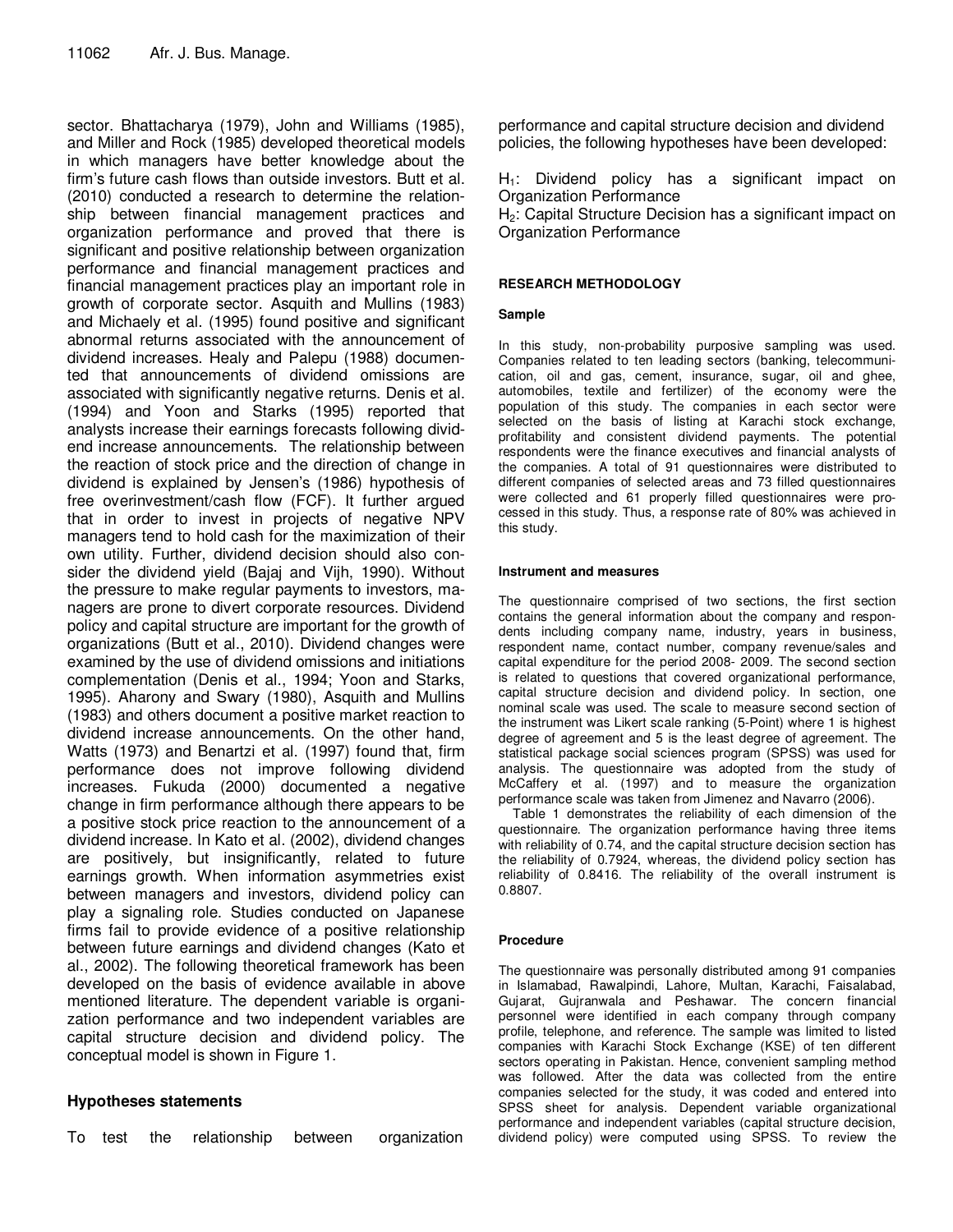

**Figure 1.** Conceptual model.

**Table 1.** Reliability of measurements instrument.

| <b>Dimension</b>               | Number of Item | Cronbach alpha |
|--------------------------------|----------------|----------------|
| Organization performance       |                | 0.7354         |
| The capital structure decision |                | 0.7924         |
| Dividend policy                | 14             | 0.8416         |
| Total                          | 25             | 0.8382         |

**Table 2.** Company Revenues/Sales and Expenditure for the year 2008-2009.

| Company revenue/sales | Number of companies |              | Capital expenditure Number of companies |
|-----------------------|---------------------|--------------|-----------------------------------------|
| Under Rs 100M         |                     | Under Rs 5M  |                                         |
| Rs(100-500)M          | 9                   | $Rs(5-50)M$  | 12                                      |
| Rs(500-1000)M         | 13                  | Rs(50-100)M  |                                         |
| Over Rs 1000M         | 37                  | Over Rs 100M | 29                                      |

**Table 3.** Descriptive statistics with respect to "Organization Performance".

|               | Percentage response rate $(N=61)$ |                |                 |        |               |  |  |
|---------------|-----------------------------------|----------------|-----------------|--------|---------------|--|--|
| Item          | Agree                             | <b>Neutral</b> | <b>Disagree</b> | Mean   | St. deviation |  |  |
| Market share  | 72                                | 24             | 4               | 1.9811 | 0.8658        |  |  |
| Profitability | 78                                | 28             | 4               | 2.1321 | 0.8095        |  |  |
| Productivity  | 87                                |                |                 | 1.7170 | 0.7436        |  |  |

characteristics of respondents and collected data, descriptive statistics were performed and in order to test hypotheses, multipleregression test was applied. The confidence interval for the present study is 95% with 5% Level of significance.

#### **RESULTS**

The result of Table 2 shows the companies' annual revenues/sales for the period 2008/09 ranges from under Rs 100 M to over Rs 1,000 M, and their annual capital expenditures from under Rs 5 M to over Rs 100 M. Out of sixty one companies, thirty seven organizations have more than Rs 1,000M revenue/sales for the period of 2008-09 and 29 companies' capital expenditures exceed Rs 100M.n Table 3 depicts that more than two-third of the finance executives agreed that market share is very

important for the organization growth. Since 78% respondents are in agreement with the statement that, profitability has a significant impact on companies' value, whereas 87% respondents replied that productivity plays an important role to enhance the performance, growth and success of the company. The mean values suggest that majority of the respondents have the response in positive side and the mean values are 1.9811, 2.1321 and 1.7170, respectively.

Table 4 shows that majority of finance executives believe that capital structure policy does matter. Since 85% respondents agreed with the statement that the balance between long term debt and equity has a significant impact on companies' value, whereas 75% respondents agreed with the statement that companies should pursue a target debt equity ratio and 65% respondents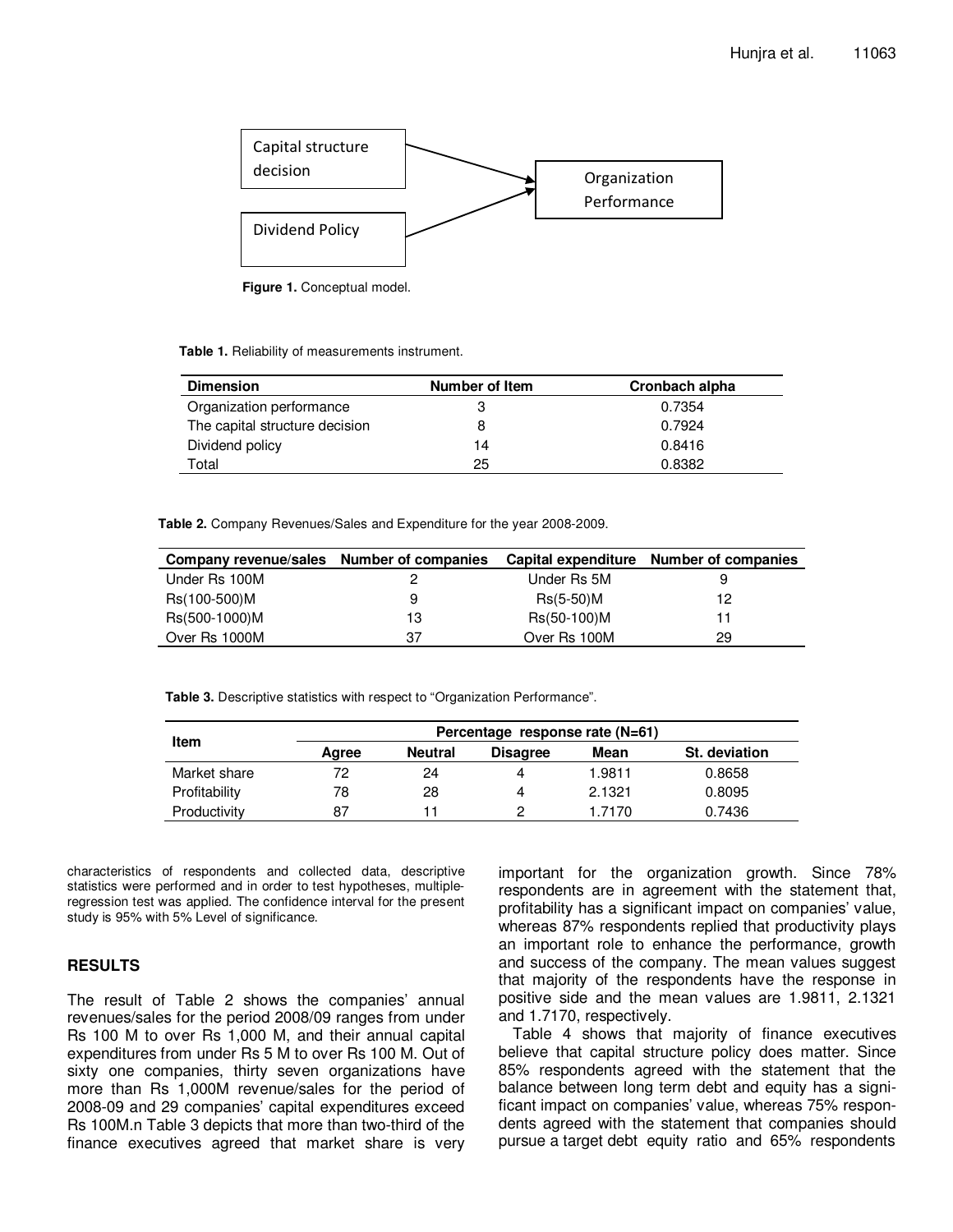#### **Table 4.** Descriptive statistics with respect to "Capital Structure Decision".

|                                                                                                 | Percentage response rate (N=61) |                |                          |        |                      |  |
|-------------------------------------------------------------------------------------------------|---------------------------------|----------------|--------------------------|--------|----------------------|--|
| Item                                                                                            | Agree                           | <b>Neutral</b> | <b>Disagree</b>          | Mean   | <b>Std deviation</b> |  |
| The balance between long-term debt and equity has a<br>significant impact on a company's value  | 85                              | 15             | $\overline{\phantom{a}}$ | .7222  | 0.7112               |  |
| Companies should pursue a target debt equity ratio                                              | 75                              | 20             | 5                        | 2.0000 | 1.0259               |  |
| A company should leave some of its debt financing capacity<br>unused to provide financial slack | 65                              | 25             | 10                       | 2.2778 | 0.9064               |  |

**Table 5.** Descriptive statistics with respect to "Use of alternative source of financing".

|                            | Percentage response rate (N=61) |               |                    |        |                |  |  |  |
|----------------------------|---------------------------------|---------------|--------------------|--------|----------------|--|--|--|
| Item                       | Important                       | <b>Unsure</b> | <b>Unimportant</b> | Mean   | Std. deviation |  |  |  |
| Short-term bank borrowings | 75                              | 10            | 15                 | 2.0000 | 1.2139         |  |  |  |
| Long-term debt             | 75                              | 15            | 10                 | 2.1053 | 1.0709         |  |  |  |
| Equity rights issue        | 65                              | 15            | 20                 | 2.2632 | 1.0683         |  |  |  |
| New equity issues          | 45                              | 20            | 35                 | 2.9474 | 1.1909         |  |  |  |
| Retained earnings          | 75                              | 15            | 10                 | 2.4211 | 2697. ا        |  |  |  |

**Table 6.** Descriptive statistics with respect to "Dividend Policy (Target Payout Ratio)".

|                                                                       |       | Percentage response rate (N=61) |          |        |                      |  |  |
|-----------------------------------------------------------------------|-------|---------------------------------|----------|--------|----------------------|--|--|
| Item                                                                  | Aaree | Neutral                         | Disagree | Mean   | <b>Std deviation</b> |  |  |
| Management have a target payout ratio                                 | 65    | 25                              | 10       | 2.2778 | .0665                |  |  |
| Management should adjust their annual payout ratio towards the target | 80    | 10                              |          | 2.0588 | .0498                |  |  |

are agreed that there is a need to employ a safety margin in terms of financial slack.

Results from Table 5 revealed that decision makers consider short-term bank borrowings, long-term debt capital and retained earnings as the most important source of financing (75% of the respondents' identified these sources as important). Equity right issue is the other important source of financing with 65% response rate, whereas new equity issue is the least preferred source of financing according to the respondents (40% rate).

Table 6 reveals that majority of the respondents (65%) are agreed to the statement that management have a target payout ratio and also (80%) are agreed that management should adjust their annual payout ratio towards the target.

The results of Table 7 reveal the internal and external factors influencing the corporate dividend policy. According to the respondents, future long term earnings growth and the availability of cash (80 and 75% response rate, respectively) are the two important internal determinants of corporate dividend policy. Historical long term earnings growth and pattern of past dividend payments are less important factors (50 and 45% response rate, respectively). On the other hand, general economic

conditions, access to capital markets and expectations of the stock market are the external important determinants of dividend policy (with response rates of 90, 65 and 55%, respectively). The concern over maintaining share price is the less important factor with response rate of 45%.The result of Table 8 shows that almost 60% of corporate managers use dividend policy to signal information about future earnings performance. Moreover, they believe (70% response rate) that cuts in dividends pass on negative signals and should be avoided. Conversely, majority (65%) of the respondents are not agreed with the statement that dividend cuts signal positive information in terms of good investment projects. Dividends are only one means of signaling and their importance should not be overestimated, 65% of the respondents are agreed with the statement.

Table 9 presents the results of regression analysis for organizational performance. The results show that the model is significant (P<0.05) and there is substantial positive relationship between organizational performance and capital structure and dividend policy (R-Square=0.630 and the F-value=19.271). The independent variables of the model account for 63% variation in dependent variable. The variables when reviewed on individual basis, both the independent variables are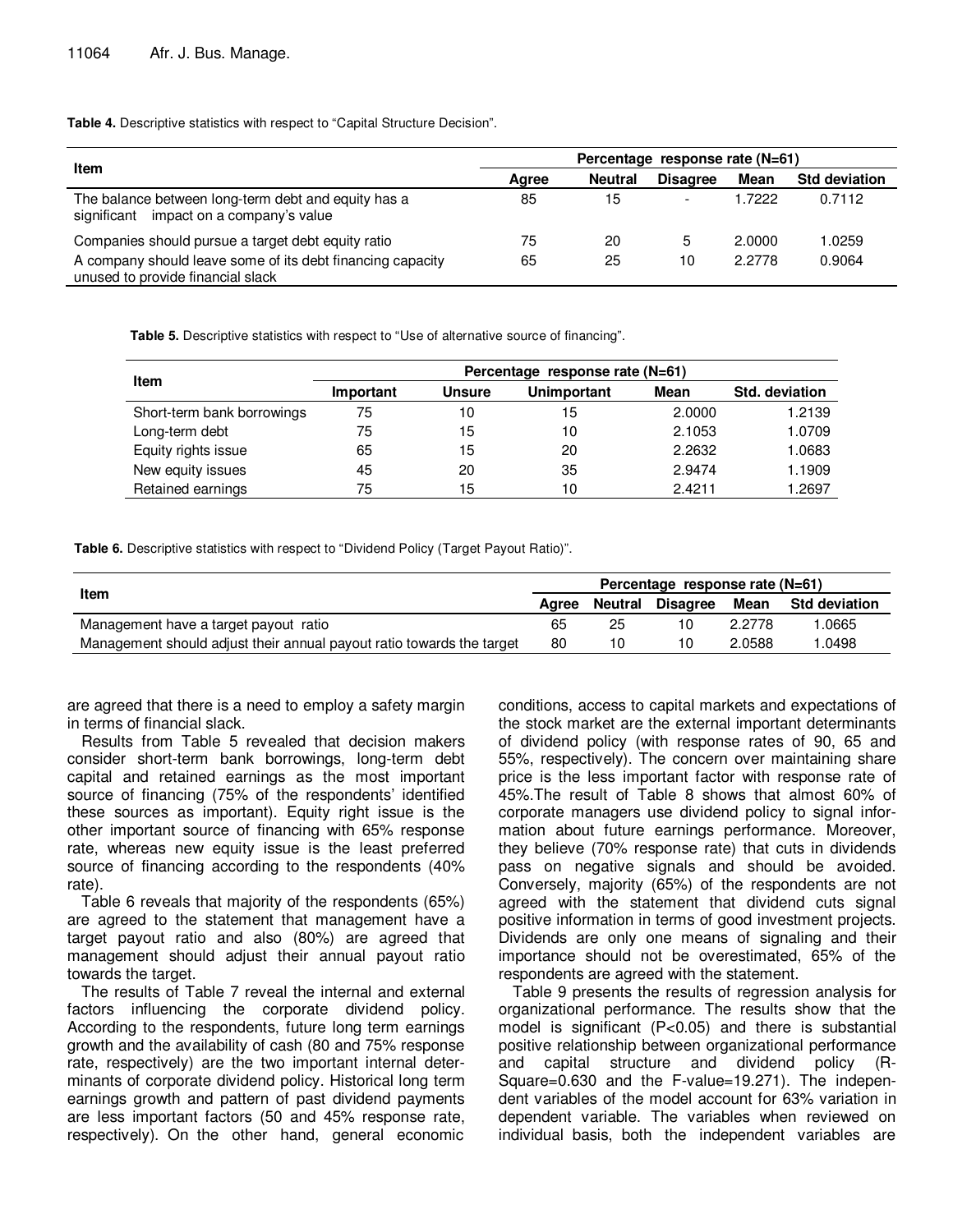| <b>Item</b>                          | Percentage response rate (N=61) |               |             |        |                      |  |  |
|--------------------------------------|---------------------------------|---------------|-------------|--------|----------------------|--|--|
|                                      | Important                       | <b>Unsure</b> | Unimportant | Mean   | <b>Std deviation</b> |  |  |
| <b>Internal</b>                      |                                 |               |             |        |                      |  |  |
| Historical long-term earnings growth | 50                              | 15            | 35          | 2.7368 | 1.4812               |  |  |
| Future long-term earnings growth     | 75                              | 15            | 10          | 2.1579 | 1.1816               |  |  |
| Pattern of past dividends            | 40                              | 25            | 35          | 3.0526 | 1.1909               |  |  |
| Availability of cash                 | 80                              | 5             | 15          | 2.1053 | 1.1189               |  |  |
| <b>External</b>                      |                                 |               |             |        |                      |  |  |
| Expectations of the stock market     | 55                              | 10            | 35          | 2.6842 | 1.4887               |  |  |
| Concern over maintaining share price | 45                              | 35            | 20          | 2.6842 | 1.2162               |  |  |
| Access to capital markets            | 65                              | 20            | 15          | 2.3684 | 1.0863               |  |  |
| General economic conditions          | 90                              | 5             | 5           | 1.6842 | 0.9762               |  |  |

**Table 7.** Descriptive statistics with respect to "Determinants of Corporate Dividend Policy".

**Table 8.** Descriptive statistics with respect to "Dividend policy as a means of Information Signaling".

| <b>Item</b>                                                                                   |       | Percentage response rate (N=61) |                 |        |                      |  |
|-----------------------------------------------------------------------------------------------|-------|---------------------------------|-----------------|--------|----------------------|--|
|                                                                                               | Aaree | Neutral                         | <b>Disagree</b> | Mean   | <b>Std deviation</b> |  |
| Management use dividend policy to signal information on future earnings<br>performance        | 60    | 20                              | 20              | 2.4211 | 1.3105               |  |
| Cuts in dividends signal negative information and should be avoided                           | 70    | 20                              | 10              | 2.6111 | 1.0331               |  |
| Dividend cuts signal positive information in terms of good investment<br>projects             | 35    | 40                              | 25              | 3.0556 | 0.9444               |  |
| Dividends are only one means of signaling and their importance should<br>not be overestimated | 65    | 20                              | 15              | 2.5556 | 1.0869               |  |

**Table 9.** Regression analysis for organizational performance.

| Constant | Capital structure decision | Dividend policy | <b>R-Square</b> | <b>F-Statistics</b> |
|----------|----------------------------|-----------------|-----------------|---------------------|
| 2.135    | 0.315                      | 0.337           | 0.630           | 19.271              |
| (1.338)  | (0.350)                    | (0.197)         |                 |                     |
| [1.720]  | [2.079]                    | [3.592]         |                 |                     |
| 0.098    | 0.019                      | 0.000           |                 | 0.008               |

Regression coefficients, standard errors in parentheses, t-values in brackets.

significant  $(P<0.05)$  and positively related to organizational performance. The regression coefficient for capital structure decision is 0.315, which suggests that it contributes 31.5% to organization performance. In the case of dividend policy, the regression coefficient is 0.337 which demonstrates that dividend policy contributes up to 33.7% to organization performance and is significant  $(P<0.05)$ .

The results of regression analysis suggest that both independent variables have positive and significant impact on organization performance and financial managers perceive these variables valuable for organizational

performance and growth. These results validate both hypotheses  $(H_1$  and  $H_2$ ).

#### **DISCUSSION**

The result of the present study are in line with the following studies, Financial literature suggests that capital structure has an impact on the economic system (Myers and Majulf, 1984) and managers should identify the ideal corporate structure for the company. Titman and Wessels (1988) and Ozkan (2000) found a positive relationship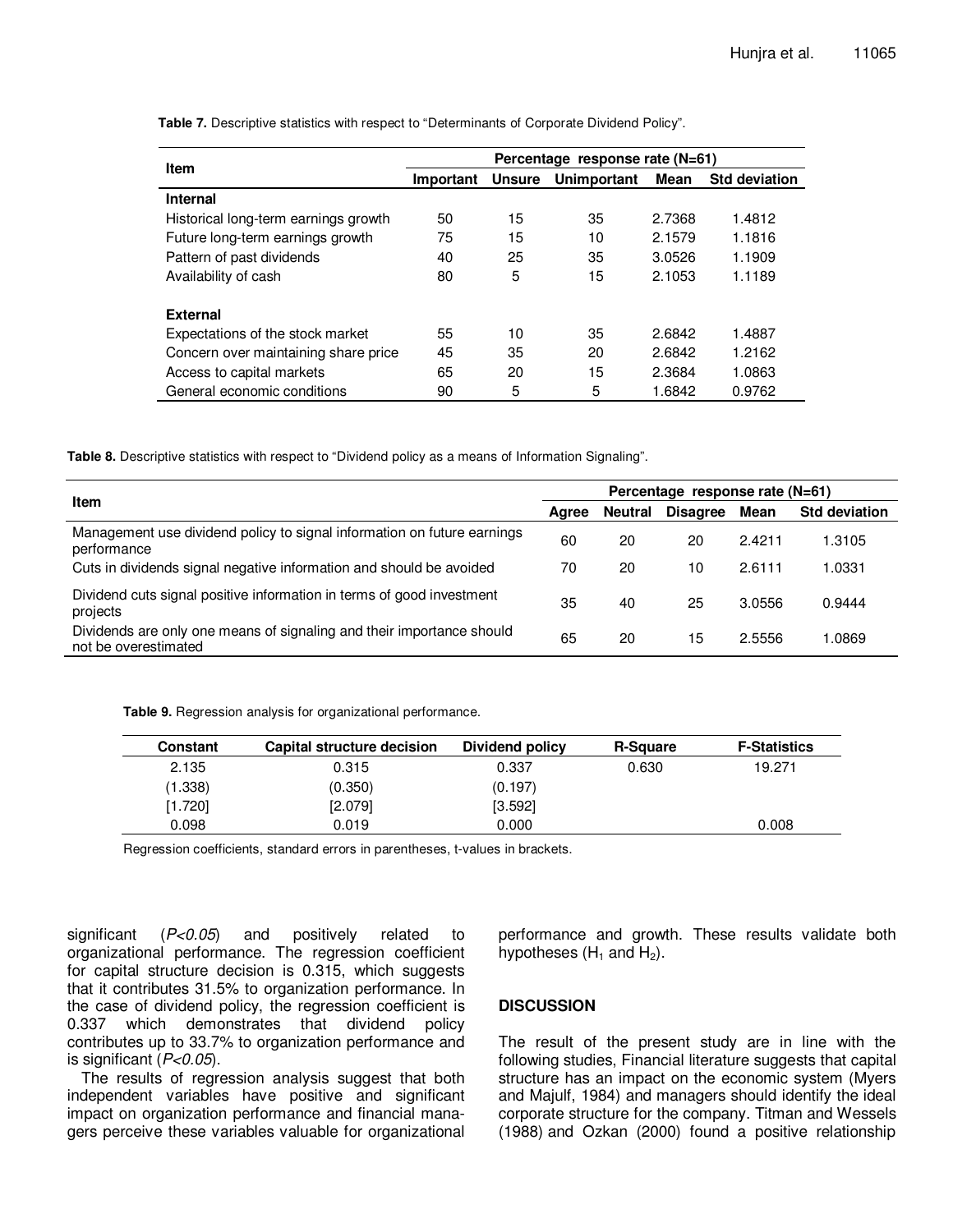between the importance of tangible assets in total assets and total debt ratios. U.S industries analysis conducted by Brigham and Ehrhardt (2001) indicated that among individual firms, within industries, and among those industries there exist a wide capital structure variation. The study of Safieddine and Titman (1999) indicated a positive relationship between leverage and long term performance. It should be emphasized that Rajan and Zingales (1995), and Booth et al. (2001) found similar results respectively and listed companies in developed countries. The development of capital market also influenced capital structure (Booth et al., 2001). Welch (2004) indicated that rather than having a target capital structure firms let the leverage to, automatically, move with stock returns. Harvey et al. (2004) described that debt is mostly used by firms where managerial agency costs are high. Capital structure decision is influenced by the economic condition of the country (Rajan and Zingale, 1995; Booth et al., 2001; Yong et al., 2008) and debt ratio of the organization is the function of rate of economic growth and capital market development.

Studies regarding signaling arguments provide foundation for arguments related to asymmetric flow of information between shareholders and managers corporate sector (Bhattacharya, 1979). Studies found that for over investing firms dividend policy gives more forecast, regarding information, than the firms maximizing their value (Koch and Shenoy, 1999). Dividend decision should also consider the dividend yield (Bajaj and Vijh, 1990). Aharony and Swary (1980), Asquith and Mullins (1983) documented a positive market reaction to dividend increase announcements. When information asymmetries exist between managers and investors, dividend policy can play a signaling role. Studies conducted on Japanese firms fail to provide evidence of a positive relationship between future earnings and dividend changes (Fukuda, 2000; Kato et al., 2002). Study conducted by Anderson (2009) indicated the separation of dividend signal from the earnings signal.

## **Conclusion**

This study explains the major issues in corporate finance and reports the results of a survey based analysis on patterns of capital structure and dividend policy in the Pakistani corporate sector through descriptive analysis. It is quite evident from the results that theory and practice in different areas are closely related, for instance, the requirement for an optimal capital structure and the signaling effect with reference to dividends, However, regarding the patterns of dividend policies are not appropriate, as well as respondents are not agreed with concern over maintaining share price and dividend cuts stand. The dividend pattern over time, by the corporate sector can be used to assess the degree to which this construct is useful for passing information to management's understanding of the growth potential. Dividend

policy is considered as a means for passing information to the capital markets on a company's performance. However, the results of this study are based on a selected sample of firms that are applying these practices but during the survey, it is revealed that a substantial number of firms in Pakistani corporate sector are not following these practices either partially or completely. This study explores the application of capital structure and dividend policies in various sectors of the economy. This study enhances the awareness of stakeholders about the capital structure decisions and dividend policies and their role to improve the performance and growth of the Pakistani corporate sector.

## **RECOMMENDATIONS**

On the basis of above results, here are few suggestions for the improvement of the patterns of capital structure and dividend policies in this area. Both companies and policymakers should devise strategies to promote and encourage issuance and subsequently purchase of equity shares (being one of the most important component of capital structure), this can be achieved by pursuing persistent dividend policy and effective corporate governance. One crucial issue which came across during a visit to the companies was the services of relevant and expert finance personnel. Companies should hire new employees or train existing employees to exercise high value these practices.

#### **REFERENCES**

- Agarwal S, Mohtadi H (2004). Financial markets and the financing choice of firms: Evidence from developing countries. Global Finan. J., 15(1): 57-70.
- Aharony J, Swary I (1980). Quarterly dividend and earnings announcements and stockholders' returns: An empirical analysis. J. Financ., 35: 1-12.
- Anderson W (2009). Alternative Event Study Methodology For Detecting Dividend Signals In The Context Of Joint Dividend And Earnings Announcements. Account. Finan., 49: 247-265.
- Asquith P, Mullins D (1983). The impact of initiating dividend payments on shareholders' wealth: J. Bus., 56: 77-95.
- Bajaj M, Vijh MA (1990). Dividend Clienteles and the Information Content of Dividend Changes: J. Financ. Econ., 26, 193-219.
- Baron DP (1974). Default Risk, Homemade Leverage and the Modigliani Miller Theorem, Am. Econ. Rev., 64 (1): 176- 182.
- Beck T, Demirguc-Kunt A (2006). Small and medium-size enterprises: Access to finance as a growth constraint. J. Bank. Finan., 30(11): 2931-2943.
- Benartzi S, Michaely R, Thaler R (1997). Do Changes in dividends signal the future or the past? J. Finan., 52: 1007-1034.
- Bhattacharya S (1979). Imperfect Information, Dividend Policy and the Bird in Hand Fallacy. Bell J. Econ., 10: 259-270.
- Black F (1976). The dividend puzzle. J. Portfolio Manage., 2: 72-77.
- Booth LV, Aivazian A, Demirgue-Kunt, Maksimovic V (2001). Capital Structure in Developing Countries. J. Financ., 56(1):97-129.
- Brigham EF, Ehrhardt MC (2001). Financial Management Theory and Practice (10<sup>th</sup> Edition). New York: The Dryden Press.
- Butt BZ, Hunjra AI, Rehman KU (2010). Financial Management Practices and their Impact on Organization Performance. World Appl. Sci. J., 9 (9): 997-1002.